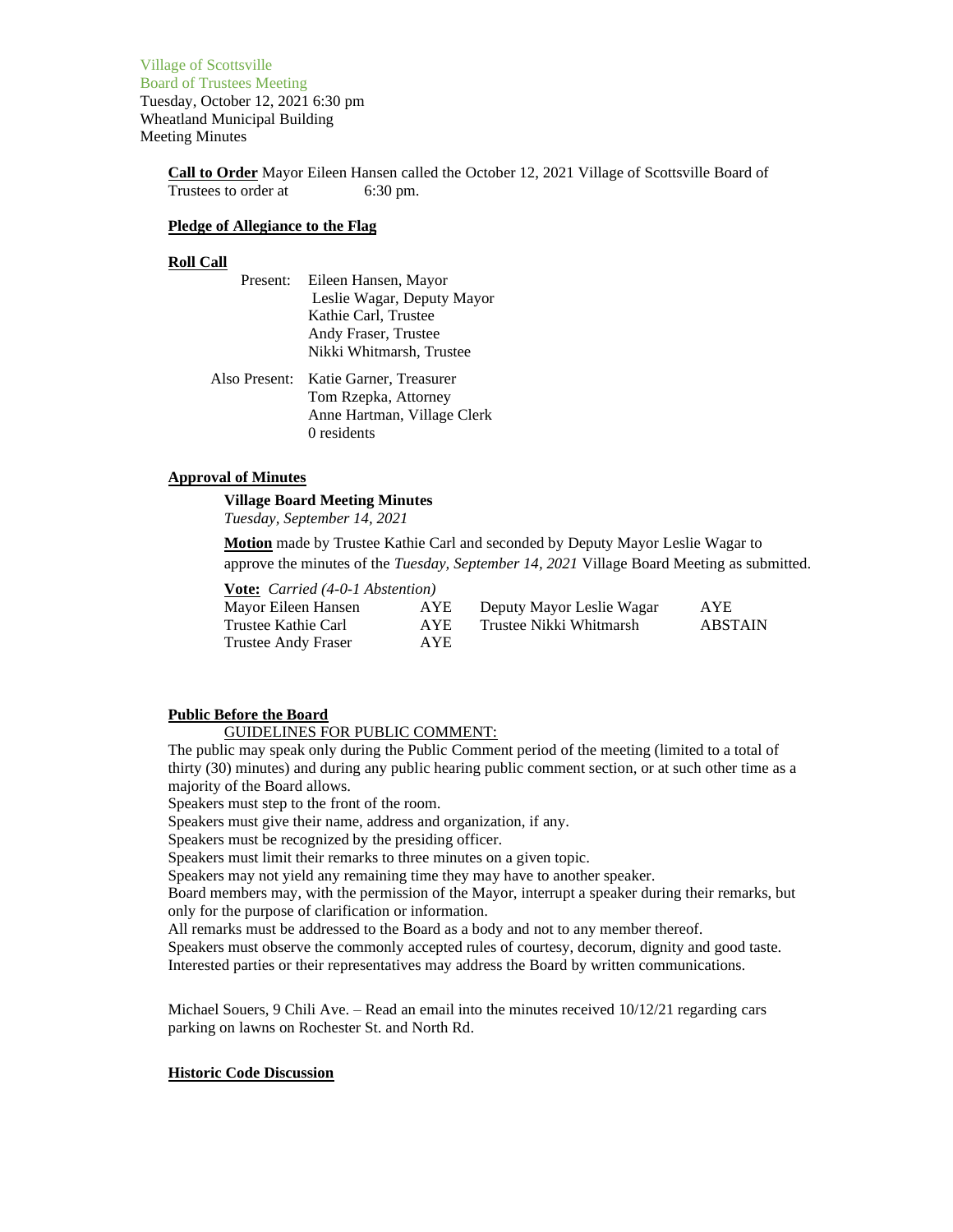# **Reports - Attorney Thomas Rzepka**

Spent time preparing for tonight's meeting.

# **Department Reports**

# **Building Inspector/Code Enforcement Officer**

35 Main Street possible new owner plans are with the Planning Board for their approval, office on the bottom air BNB upstairs.

Rochester Street deck permit applicant is working with the Historical Board to reach an agreement on how the deck looks.

Briarwood Place apts fire restoration permit has been issued, work should be starting soon on the re build.

Dirty Dave's Bar had an accident last week that damaged the exterior wall of the building. Owner and insurance is working on a plan to fix.

Union Presbyterian Church has been issued a parade permit for a small truck or treat parade for the kids going on Friday 10/15.

Multiple permits have been closed out and a few last minute roof permits have been issued to get installed before the weather changes.

No outstanding lawn or property maintenance issues open knock on wood. Working with MCSO to resolve the noise issues on Main Street.

Any issues or questions feel free to contact me.

# **DPW – Ken Bohn & Todd Schwasman**

*Recycling totes extra fee*

**Motion** made by Deputy Mayor Leslie Wagar and seconded by Trustee Kathie Carl to allow one recycling tote per tax parcel, any additional tote will be charged \$80.00 annually starting December 1, 2021.

| <b><u>Vote:</u></b> <i>Carried</i> $(5-0)$ |      |                           |            |
|--------------------------------------------|------|---------------------------|------------|
| Mayor Eileen Hansen                        | AYE  | Deputy Mayor Leslie Wagar | <b>AYE</b> |
| Trustee Kathie Carl                        | AYE. | Trustee Nikki Whitmarsh   | <b>AYE</b> |
| Trustee Andy Fraser                        | AYE. |                           |            |

#### **Updates**

# **Treasurer – Katie Garner**

## *Pay Bills:*

**Motion** made by Deputy Mayor Leslie Wagar and seconded by Trustee Kathie Carl to approve payables on the AP Check Register Report through October 12, 2021 and prepaid bills with General Payables totaling *\$98,373.16.*

| <b>Vote:</b> <i>Carried</i> $(4-1)$ |            |                           |      |
|-------------------------------------|------------|---------------------------|------|
| Mayor Eileen Hansen                 | AYE.       | Deputy Mayor Leslie Wagar | AYE. |
| Trustee Kathie Carl                 | AYE.       | Trustee Nikki Whitmarsh   | AYE. |
| <b>Trustee Andy Fraser</b>          | <b>NAY</b> |                           |      |

#### **Expenses:**

|          | <b>Overspent Lines</b>        | Why?                       |
|----------|-------------------------------|----------------------------|
| A.5110.2 | <b>Street Maint Equipment</b> | 1-ton submitting for CHIPs |
| G.8120.2 | Sanitary Sewers Equipment     | 1-ton (Public Hearing)     |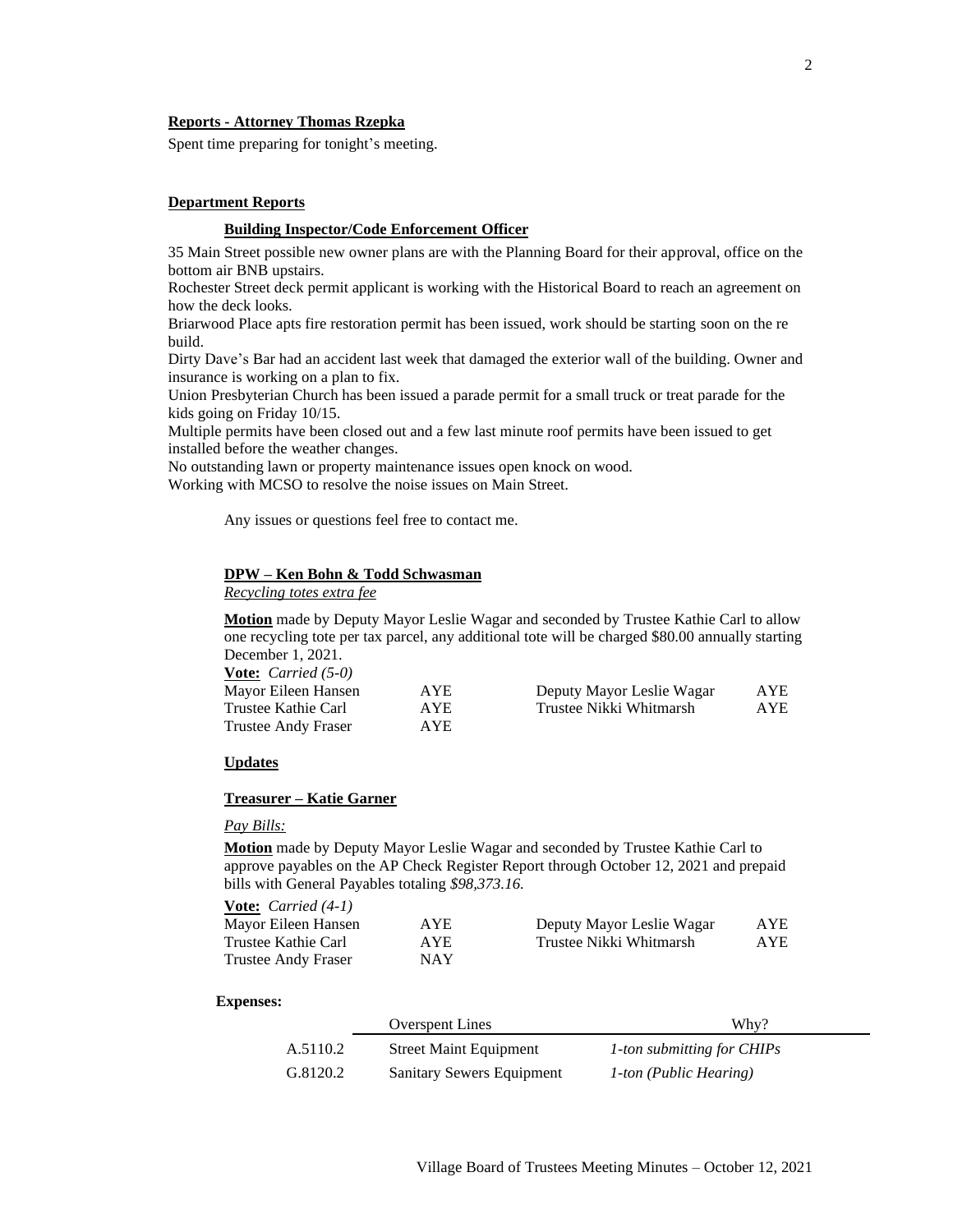New 1-ton Delivered and paid for

Have been tracking ARPA funds planned uses thus far

| <b>Phone System Cloud Conversion</b> |
|--------------------------------------|
| <b>Johnson Park Flooring</b>         |
| <b>Johnson Park Furnishings</b>      |
| Chairs                               |
| Tables                               |
| Racks                                |
|                                      |
|                                      |

First Principal/Interest payment for fire radio/garbage truck bond will be paid Nov. 1st

Bond Payment Schedule attached

All Fire Dept Reserve amounts less any outstanding payables incurred thru 09/30/2021 have been sent to fire district

# *Schedule Public Hearing to expend money from the Sanitary Sewer Fund to pay a portion of the 2021 F450*

**Motion** made by Trustee Andy Fraser and seconded by Trustee Nikki Whitmarsh to schedule a public hearing on November 9, 2021 at 7:00 pm to consider release monies already on deposit in the Sanitary Sewer Reserve to use for half of the purchase to pay a portion of the 2021 F450 1-ton truck in an amount not to exceed \$34,833.85. Remainder will be submitted through CHIP's for reimbursement in December.

| <b><u>Vote:</u></b> <i>Carried</i> $(5-0)$ |            |                           |     |
|--------------------------------------------|------------|---------------------------|-----|
| Mayor Eileen Hansen                        | <b>AYE</b> | Deputy Mayor Leslie Wagar | AYE |
| Trustee Kathie Carl                        | AYE.       | Trustee Nikki Whitmarsh   | AYE |
| Trustee Andy Fraser                        | AYE.       |                           |     |

# **Clerk – Anne Hartman**

*Tax payments* – delinquent taxes have until Oct. 31 before unpaid parcels will be surrendered to the County for relevy.

*Fire Trucks* - 2013 Quint title application has been submitted, and 1989 F350 – we have no documentation, DMV said to write a notarized statement transferring ownership.

*Newsletter was sent out*

*SkyPort*

**Motion** made by Deputy Mayor Leslie Wagar and seconded by Trustee Nikki Whitmarsh to allow the Mayor to sign the Non-disclosure agreement with IT SkyPort to discuss IT support. **Vote:** *Carried (5-0)*

| $\frac{1}{2}$ $\frac{1}{2}$ $\frac{1}{2}$ $\frac{1}{2}$ $\frac{1}{2}$ $\frac{1}{2}$ $\frac{1}{2}$ $\frac{1}{2}$ $\frac{1}{2}$ $\frac{1}{2}$ $\frac{1}{2}$ $\frac{1}{2}$ $\frac{1}{2}$ $\frac{1}{2}$ $\frac{1}{2}$ $\frac{1}{2}$ $\frac{1}{2}$ $\frac{1}{2}$ $\frac{1}{2}$ $\frac{1}{2}$ $\frac{1}{2}$ $\frac{1}{2}$ |            |                           |      |
|---------------------------------------------------------------------------------------------------------------------------------------------------------------------------------------------------------------------------------------------------------------------------------------------------------------------|------------|---------------------------|------|
| Mayor Eileen Hansen                                                                                                                                                                                                                                                                                                 | <b>AYE</b> | Deputy Mayor Leslie Wagar | AYE. |
| Trustee Kathie Carl                                                                                                                                                                                                                                                                                                 | <b>AYE</b> | Trustee Nikki Whitmarsh   | AYE. |
| Trustee Andy Fraser                                                                                                                                                                                                                                                                                                 | AYE.       |                           |      |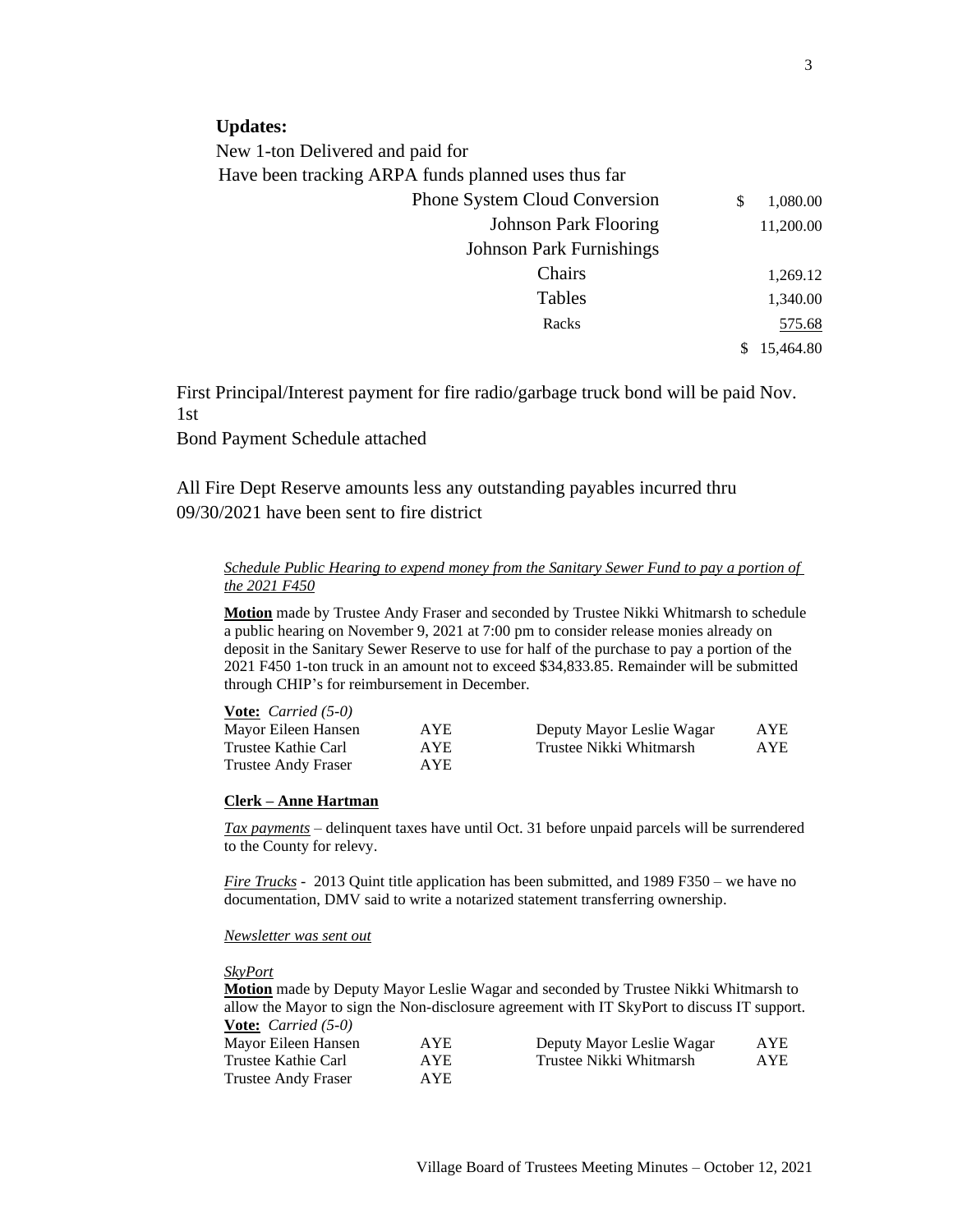#### *Instream*

**Motion** made by Deputy Mayor Leslie Wagar and seconded by Trustee Kathie Carl to allow the Mayor to sign the Instream, LLC software support agreement for the period of December 8, 2021-December 7, 2022 for the maintenance and support of the electronic files in the amount of \$1,911.00.

**Vote:** *Carried (5-0)*

| $\overline{v}$ $\overline{v}$ $\overline{v}$ $\overline{v}$ $\overline{v}$ $\overline{v}$ $\overline{v}$ $\overline{v}$ $\overline{v}$ |            |                           |            |
|----------------------------------------------------------------------------------------------------------------------------------------|------------|---------------------------|------------|
| Mayor Eileen Hansen                                                                                                                    | <b>AYE</b> | Deputy Mayor Leslie Wagar | <b>AYE</b> |
| Trustee Kathie Carl                                                                                                                    | <b>AYE</b> | Trustee Nikki Whitmarsh   | AYE        |
| Trustee Andy Fraser                                                                                                                    | AYE.       |                           |            |

#### *Designation of Polling Place for Village Election to be held on March 15, 2022*

**MOTION:** made by Deputy Mayor Leslie Wagar and seconded by Trustee Nikki Whitmarsh that the designated polling place for the Village of Scottsville Election to be held on March 15, 2022 will be the Senior Center located within the Wheatland Municipal Building, 22 Main Street, Scottsville, New York 14546 between the hours of 12:00 Noon and 9:00 pm pending approval from the Wheatland Town Board.

| <b><u>Vote:</u></b> <i>Carried</i> $(5-0)$ |            |                           |     |
|--------------------------------------------|------------|---------------------------|-----|
| Mayor Eileen Hansen                        | <b>AYE</b> | Deputy Mayor Leslie Wagar | AYE |
| Trustee Kathie Carl                        | AYE.       | Trustee Nikki Whitmarsh   | AYE |
| Trustee Andy Fraser                        | AYE.       |                           |     |

#### **Trustee Reports:**

Deputy Mayor Leslie Wagar – Communications The website is up and running

Trustee Andy Fraser – Grants No report

Trustee Nikki Whitmarsh – Planning Board/Zoning Board of Appeals Meetings will be held via Zoom while still permitted.

Trustee Kathie Carl - Finance Budget season will start soon

## **Mayor's Reports - Eileen Hansen**

Cannabis legislation – opt in the residents have no say, opt out the public can choose a permissive referendum, Board in agreement the residents should have a voice. Opt out and residents can file a petition for a permissive referendum or at the December meeting the Board can declare a mandatory referendum, votes will be on the March ballot

#### **Old Business**

*Parking on Beckwith Ave*

**Motion** made by Trustee Kathie Carl and seconded by Trustee Andy Fraser to schedule a public hearing on November 9, 2021 at 7:15 pm to consider Local Law 6-2021 to amend Section 162-12 the parking of vehicles in the Village of Scottsville is hereby prohibited in the following location: Name of the street is Beckwith Avenue, the side is south, location is the west side of the easterly parking loop at T.J. Connor Elementary School to 30" west.

**Vote:** *Carried (5-0)*